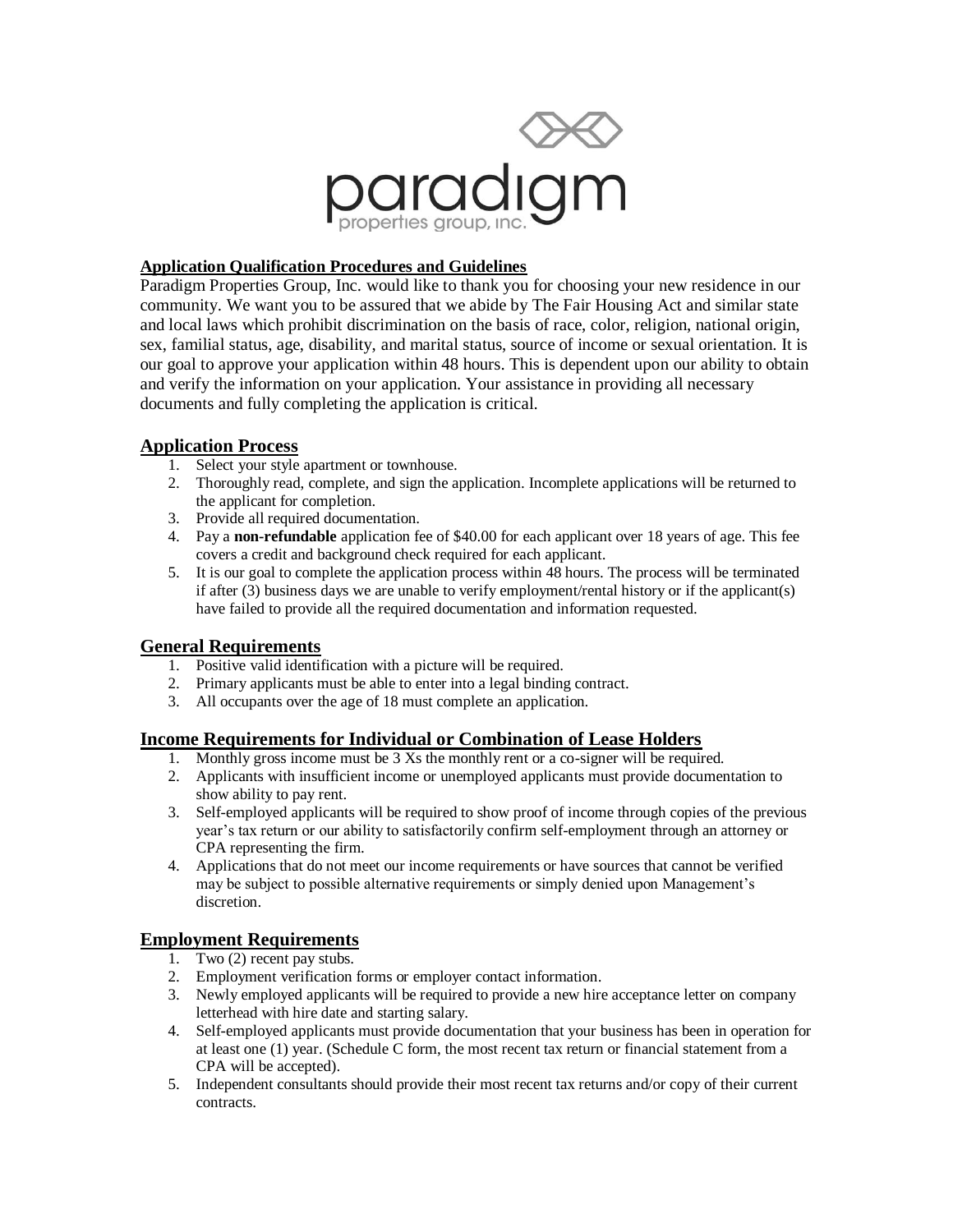6. Your application will be denied if you are unemployed and/or we are unable to verify income that reasonably affirms your ability to pay rent.

# **Housing History**

- 1. Applicants must provide at least two (2) years of rental history preceding this application.
- 2. Applicants must demonstrate acceptable housing reference for the prior 24 month period.
- 3. An unacceptable reference includes, but is not limited to, one or more of the following: 3 or more late payments, an outstanding balance owed to landlord, damages to the dwelling or community, insufficient notice to vacate, an unfavorable landlord reference on the applicants or members of the household, or violations of the community policies and/or lease violations.
- 4. Any eviction within the prior (2) years, even if reflecting a zero balance, is considered in direct conflict with Dana Glass Properties applicant qualifications.
- 5. Home ownership will be verified and the mortgage payments must be current.
- 6. Homeowners must show proof of sufficient income to pay the mortgage and rent or show proof of the contract for sale or rental agreement.

## **Credit History**

- 1. An acceptable credit report is required and prior history will be reviewed.
- 2. An unacceptable credit report reflects one or more of the following, but is not limited to: slow payments accounts, unpaid bills, liens, judgments, and/or prior bankruptcy that has not been discharged two (2) years prior to the date of the application.

### **Criminal History**

- 1. A criminal report will be run on each applicant as a requirement of the application process.
- 2. Any violations reported on the report may be discussed in depth with the applicant.
- 3. Any felony or misdemeanor that is of a sexual or violent nature is considered in direct conflict with Paradigm Properties Group's company policies and application guidelines.
- 4. Repeated violations regarding inappropriate behavior are unacceptable.
- 5. Paradigm Properties Group, Inc. reserves the right to deny applicant if they believe insufficient information has been given to make an educated decision regarding the reported criminal charges.

### **Occupancy Standards**

All Paradigm Properties Group, Inc. properties support Fair Housing and Equal Opportunity for all individuals. At the same time, we realize that occupancy policies are necessary for reasons of health and safety. We believe that consistent applications of these standards are central to Fair Housing and we believe that the following occupant density serves as a fair and reasonable occupancy policy:

| <b>Number of Bedrooms</b> | <b>Maximum Number of Occupants</b> |
|---------------------------|------------------------------------|
| 1 Bedroom                 | 2 Occupants                        |
| 2 Bedroom                 | 4 Occupants                        |
| 3 Bedroom                 | 6 Occupants                        |

There may not be more than 3 unrelated adults in any apartment or townhouse. Our units have been designed to accommodate one family unit. We will not rent to separate family units regardless of the number of occupants.

Paradigm Properties Group, Inc. reviews all applications fairly and equally. We strive to make the application process as quick and easy as possible. If there are any questions before or during the application process, please feel free to call us directly and we will be happy to assist you. Thank you again for choosing your new residence with Paradigm Properties Group, Inc.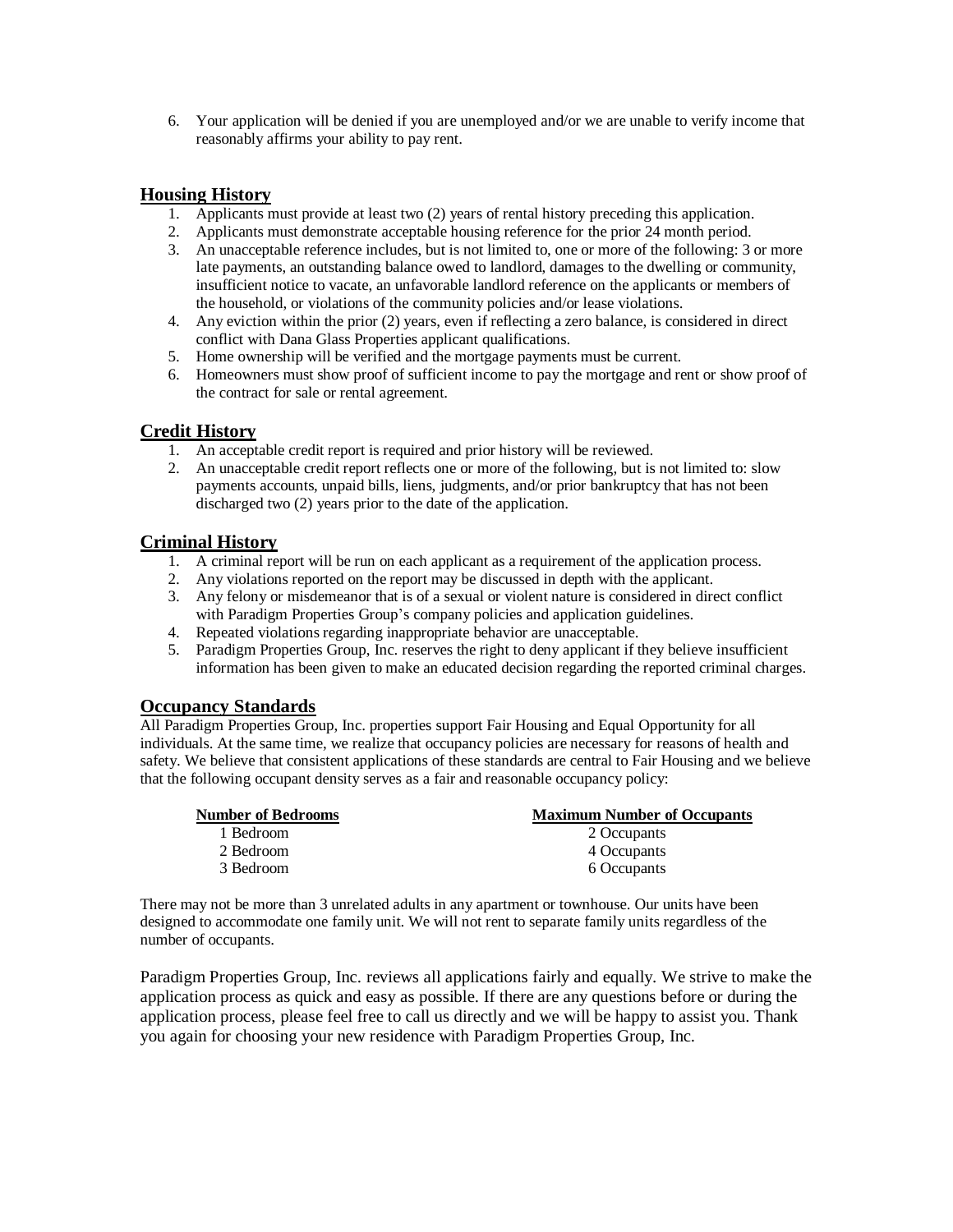# **CONSUMER NOTICE FOR TENANTS**

**THIS IS NOT A CONTRACT**

(Not to be used when licensee is subagent for the landlord, agent for the tenant or transaction licensee)

|                                                                                                                                                                                     | (Licensee) herby states that with respect to this property (described property)<br>Lam acting in the following capacity: (check one)                                                                                                                                                                                                                                                                                                                                     |                                                     |
|-------------------------------------------------------------------------------------------------------------------------------------------------------------------------------------|--------------------------------------------------------------------------------------------------------------------------------------------------------------------------------------------------------------------------------------------------------------------------------------------------------------------------------------------------------------------------------------------------------------------------------------------------------------------------|-----------------------------------------------------|
| Owner/Landlord of the Property<br>A direct employee of the Owner/Landlord; OR<br>An agent of the Owner/Landlord pursuant to the property management or exclusive leasing agreement. |                                                                                                                                                                                                                                                                                                                                                                                                                                                                          |                                                     |
| I acknowledge I have received this Notice:                                                                                                                                          |                                                                                                                                                                                                                                                                                                                                                                                                                                                                          |                                                     |
|                                                                                                                                                                                     | (Consumer)                                                                                                                                                                                                                                                                                                                                                                                                                                                               | (Date)                                              |
| I certify that I have provided this notice:                                                                                                                                         | (Consumer)                                                                                                                                                                                                                                                                                                                                                                                                                                                               | (Date)                                              |
|                                                                                                                                                                                     | (Licensee)                                                                                                                                                                                                                                                                                                                                                                                                                                                               | (Date)                                              |
|                                                                                                                                                                                     | Community:                                                                                                                                                                                                                                                                                                                                                                                                                                                               | <u> 1989 - Johann Barbara, martxa alemaniar arg</u> |
|                                                                                                                                                                                     |                                                                                                                                                                                                                                                                                                                                                                                                                                                                          |                                                     |
|                                                                                                                                                                                     |                                                                                                                                                                                                                                                                                                                                                                                                                                                                          |                                                     |
| paradiam                                                                                                                                                                            |                                                                                                                                                                                                                                                                                                                                                                                                                                                                          |                                                     |
|                                                                                                                                                                                     |                                                                                                                                                                                                                                                                                                                                                                                                                                                                          |                                                     |
| properties group, inc.                                                                                                                                                              |                                                                                                                                                                                                                                                                                                                                                                                                                                                                          |                                                     |
| 2029 Cato Avenue, State College PA 16801                                                                                                                                            | $\textsf{Special(s)} \text{  \textsf{offered}: } \underline{\hspace{2.5cm} \underline{\hspace{2.5cm}}\hspace{2.5cm}}\hspace{2.5cm} \underline{\hspace{2.5cm}}\hspace{2.5cm} \underline{\hspace{2.5cm}}\hspace{2.5cm}}\hspace{2.5cm} \underline{\hspace{2.5cm}}\hspace{2.5cm}\underline{\hspace{2.5cm}}\hspace{2.5cm}}\hspace{2.5cm}\underline{\hspace{2.5cm}}\hspace{2.5cm}\underline{\hspace{2.5cm}}\hspace{2.5cm}}\hspace{2.5cm}\underline{\hspace{2.5cm}}\hspace{2.5$ |                                                     |
| <b>APPLICATION TO LEASE APARTMENT / TOWNHOUSE</b>                                                                                                                                   |                                                                                                                                                                                                                                                                                                                                                                                                                                                                          |                                                     |
|                                                                                                                                                                                     |                                                                                                                                                                                                                                                                                                                                                                                                                                                                          |                                                     |
|                                                                                                                                                                                     |                                                                                                                                                                                                                                                                                                                                                                                                                                                                          |                                                     |
|                                                                                                                                                                                     |                                                                                                                                                                                                                                                                                                                                                                                                                                                                          |                                                     |
|                                                                                                                                                                                     |                                                                                                                                                                                                                                                                                                                                                                                                                                                                          |                                                     |
|                                                                                                                                                                                     |                                                                                                                                                                                                                                                                                                                                                                                                                                                                          |                                                     |
| Applicant warrants that the facts and representations herein are true and correct, that only the person(s) listed herein will reside in                                             |                                                                                                                                                                                                                                                                                                                                                                                                                                                                          |                                                     |
| the said apartment, and Applicant agrees that any misstatement of fact or breach of this warranty shall constitute sufficient cause for                                             |                                                                                                                                                                                                                                                                                                                                                                                                                                                                          |                                                     |
| Owner to cancel and lease for, or secure immediate possession of, any apartment leased pursuant hereto.                                                                             |                                                                                                                                                                                                                                                                                                                                                                                                                                                                          |                                                     |
| Please print plainly and fill in ALL blank spaces completely. All information is confidential.                                                                                      |                                                                                                                                                                                                                                                                                                                                                                                                                                                                          |                                                     |
| Applicant:                                                                                                                                                                          |                                                                                                                                                                                                                                                                                                                                                                                                                                                                          |                                                     |
|                                                                                                                                                                                     |                                                                                                                                                                                                                                                                                                                                                                                                                                                                          |                                                     |
|                                                                                                                                                                                     |                                                                                                                                                                                                                                                                                                                                                                                                                                                                          |                                                     |
|                                                                                                                                                                                     |                                                                                                                                                                                                                                                                                                                                                                                                                                                                          |                                                     |
|                                                                                                                                                                                     |                                                                                                                                                                                                                                                                                                                                                                                                                                                                          | $\overline{zip:$                                    |
|                                                                                                                                                                                     | $E-Mail:$                                                                                                                                                                                                                                                                                                                                                                                                                                                                |                                                     |
| Home Phone: ________________ Time at Present Address: _______                                                                                                                       | Home Phone: _______________Time at Present Address: _______                                                                                                                                                                                                                                                                                                                                                                                                              |                                                     |
| Amount of Rent \$: Reason for Moving: Manual Discount of Rent \$:                                                                                                                   | Amount of Rent \$: _______ Reason for Moving: ______________                                                                                                                                                                                                                                                                                                                                                                                                             |                                                     |
|                                                                                                                                                                                     |                                                                                                                                                                                                                                                                                                                                                                                                                                                                          |                                                     |
|                                                                                                                                                                                     | Previous Address: Phone: Phone:                                                                                                                                                                                                                                                                                                                                                                                                                                          |                                                     |
|                                                                                                                                                                                     |                                                                                                                                                                                                                                                                                                                                                                                                                                                                          |                                                     |
|                                                                                                                                                                                     |                                                                                                                                                                                                                                                                                                                                                                                                                                                                          |                                                     |
| PRESENT STATUS: Employed Full-Time Part-Time DInemployed                                                                                                                            | PRESENT STATUS:□Employed □full-Time □Part-Time □Unemployed                                                                                                                                                                                                                                                                                                                                                                                                               |                                                     |
|                                                                                                                                                                                     |                                                                                                                                                                                                                                                                                                                                                                                                                                                                          |                                                     |
|                                                                                                                                                                                     | City: City: City: City: City: City: City: City: City: City: City: City: City: City: City: City: City: City: City: City: City: City: City: City: City: City: City: City: City: City: City: City: City: City: City: City: City:                                                                                                                                                                                                                                            |                                                     |
|                                                                                                                                                                                     |                                                                                                                                                                                                                                                                                                                                                                                                                                                                          |                                                     |
|                                                                                                                                                                                     |                                                                                                                                                                                                                                                                                                                                                                                                                                                                          |                                                     |
| PREVIOUS EMPLOYER (if less than one (1) year at present):                                                                                                                           | PREVIOUS EMPLOYER (if less than one (1) year at present):                                                                                                                                                                                                                                                                                                                                                                                                                |                                                     |
|                                                                                                                                                                                     |                                                                                                                                                                                                                                                                                                                                                                                                                                                                          |                                                     |
|                                                                                                                                                                                     |                                                                                                                                                                                                                                                                                                                                                                                                                                                                          |                                                     |
|                                                                                                                                                                                     |                                                                                                                                                                                                                                                                                                                                                                                                                                                                          |                                                     |

| City:               | State:           | Zip: |  |  |  |
|---------------------|------------------|------|--|--|--|
| Title:              | Supervisor:      |      |  |  |  |
| How Long?           | Gross Income \$: | per  |  |  |  |
| Reason for leaving: |                  |      |  |  |  |

| Address:  |                                            |      |
|-----------|--------------------------------------------|------|
| City:     | State:                                     | Zip: |
| City:     | State:                                     | Zip: |
|           | Title: ___________________Supervisor: ____ |      |
| How Long? | Gross Income \$:                           | per  |